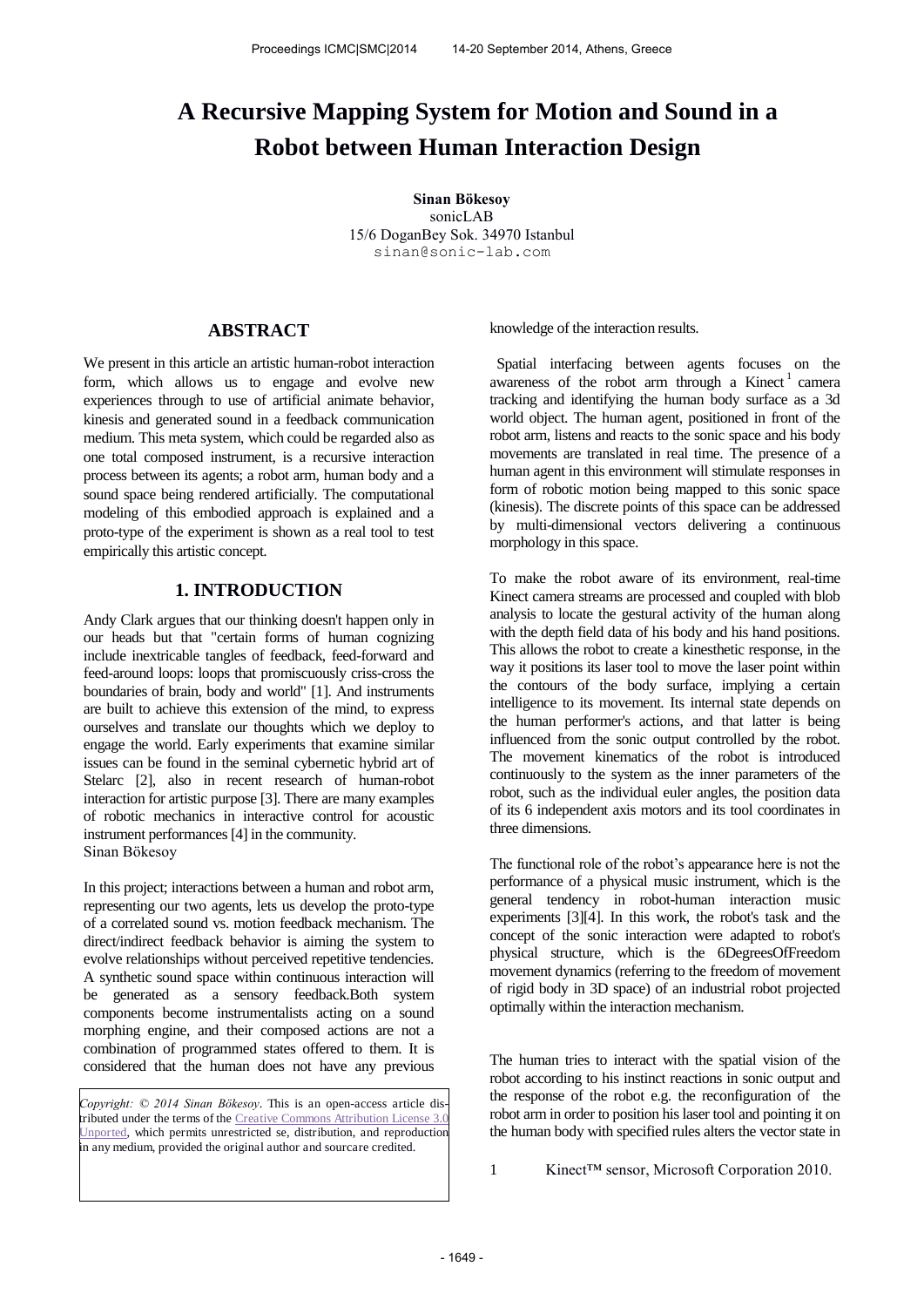the sonic space. Likewise a recursive feedback loop is formed up with the necessary interdependency between the elements. This builds also the creative momentum. The human agent's reactions to wanted sounds drives this change.

# **2. A CYBERNETIC CONFIGURATION**

One of the interests here is to investigate a certain human machine interaction situation in its physical form with an audible and visual emergence. The dynamical behavior is being shaped by the flow of decision and observation channels as remaining in the system and making it coherent but temporarily unfolding for its active operative agents. The kind of sensory data exchange and transformation of the system reconfigures the agent actions.

Our recursive structure is reminiscent to the triangular interaction process in Di Scipio's work [5] encapsulating the fundamentals of the cybernetic control theory [6]. On Figure 1, we do present the interaction mechanism of both systems. The recursive eco-systemic sound interaction of Di Scipio maintains the agents; human, computer hardware and the environment hosting the audible sound content within its room acoustics.

The human and the computer agent don't interact each other directly; they do interact with the acoustical host, they perceive the information propagated from it, process it and give their decision oriented sonic interaction back to the host. The host is invisible but the emergence become perceivable by the reactions of the DSP computer.

In our system, this host is being replaced by the 3D spatial environment; the human body spatial information, and in response to it the translated kinematic information of the robot with its inner dynamics, which is the most interesting quality of a 6DOF robot arm.

This mapping of the kinematics data in usable vector format will serve to the DSP computer to produce the emergent sonic process.





Again the human and the sound DSP hardware don't interact directly to each other. The sound space is being evaluated by the human. In a manner, he replaces the DSP hardware in Di Scipio's application. His actions involve a decision towards his preference in the sonic space transmitted as body gestures again sensed by the robot.

For a 6DOF robot arm, a linear movement produces nonlinear kinematic expressions to be solved for the robot axis configurations [7]. Therefore we can have benefit of complex layers of motion and sound space mapping, where for example the 3D tool coordinates of the robot can be mapped directly to the morphing pointer of sound space but the data from the axis configurations of the robot can alter the micro level parameters of the sound defined around the morphing pointer. Likewise we can combine various configurations.

# **3. THE INTERACTION COMPONENTS**

Industrial robots have certain kinematic algorithms where they can position the tip of their tool in a defined distance (or touch with it) to a work object, which is defined as a 3D geometry object. They do automatically arrange their axis manipulation in order to move their tool position with the appropriate orientation. Any path, defined with start and stop points on this work object will be traversed by the robot by successful interpolation of its tool position and orientation. (linear motion or joint motion [8].)

For our robot arm, a ABB IRB120, we have implemented a simple laser pointer tool, attached it to its gripper, which the robot can move precisely (0.01mm accuracy). Our aim is to move our laser tool by pointing it on the human body, namely by touching it virtually, on calculated curve paths inside the human body contour (Figure 2). The mechanism of this approach is explained in section 4.3.



Figure 2. Blob analysis of the human body and the hand in separate planes. The red curve is the robot path inside the human body contour.

During this movement, its tool position and orientation changes by its intelligent algorithm. This arm movement has an anamorphic structure and esthetically appealing as an artificial motion design. The data, which can be retrieved from the robot motion dynamics is the 3D tool position, the 6 axis angles (in Euler angles) of the arm and the 3D joint positions of the 6 axis [8] (Figure 3). We use this multidimensional vector to transcribe it to our sound morphing engine in various configurations.

The robot responds also to the human hand/palm by tracking its position for a specific reason. When the hand is raised with the palm directed towards the robot as seen on Figure 2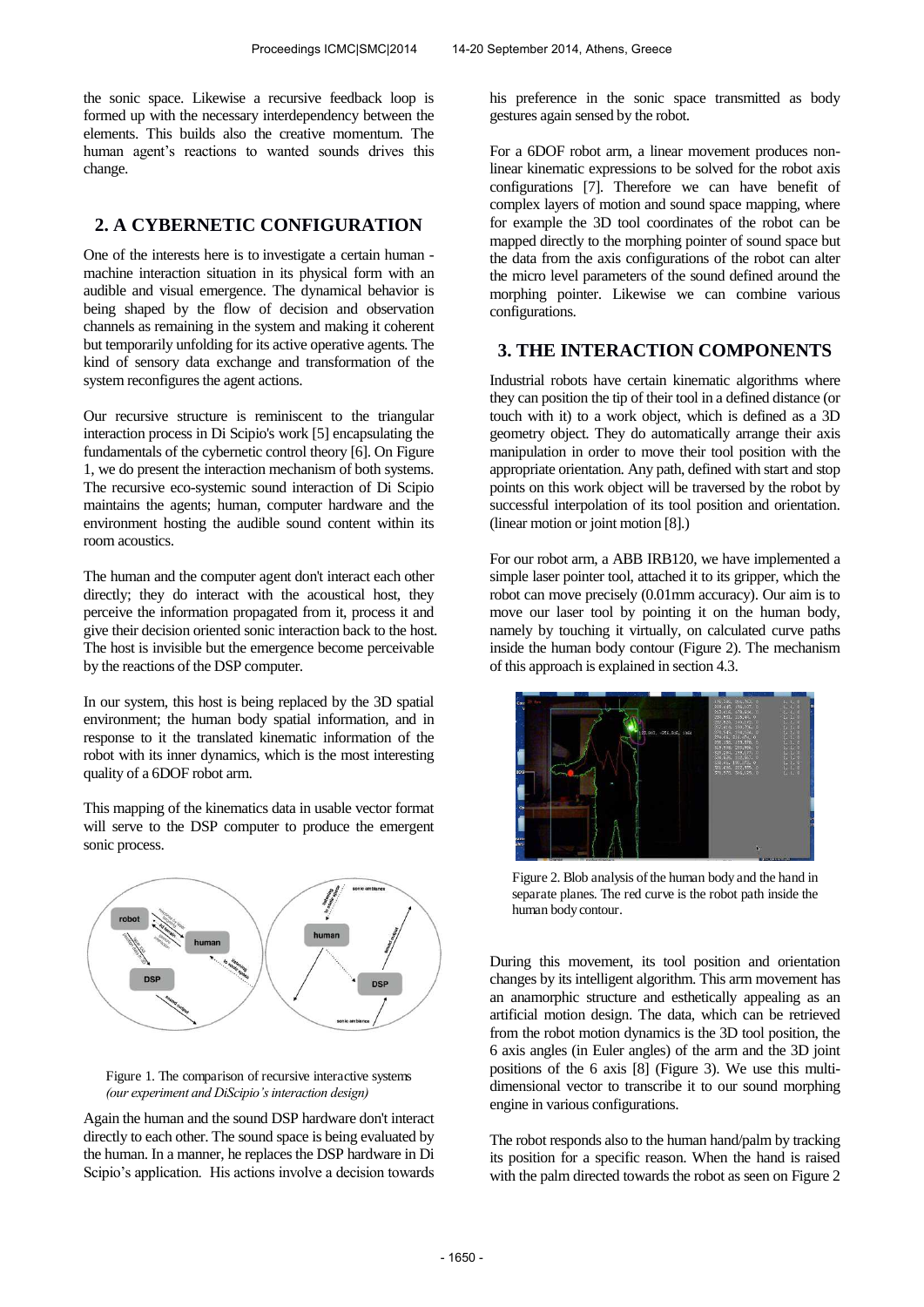with the violet blob contour, it is the moment where the human agent shows his preference about the sonic timbre quality. The robot moves the laser point to the blob centroid, and continues tracking it. There, the human can traverse the sonic space around this point of his preference. This is the only moment for the system where the human can directly manipulate the sound-morphing engine by still interfacing through the robot.



Figure 3. The robot orients its tool at different configurations to approach the same point and the change in joint angles of the 6DOF arm is shown on the right.

The hand position serves as a new sound morphing reference state. When the hand leaves the scene, this point will be remembered as a reference vector state which represents a corner of the tetra-hadron (see Figure 4) and the action goes on in the new spanned sonic space.

The transformative processes which are changing the internal states of the robot, are the 3D world positioning of the body and the attempt of robot laser targeting on it, with the specified rules. The robots adaptive behavior to its surrounding (the spatial definition of the human body) interferes directly with the morphing sound engine, which again is evaluated by the human agent by his intuitive reactions.

#### **3.1 The Sound Morphing Engine**

We define a sound space, where each entity of this space can be addressed with a linear relation of its parameters. Each dimension of the entity vector may stand for a perceptual parameter, sonic characteristic (low or high level) or a parameter of the synthesis engine under hood. An efficient morphing process provides an optimum control space mapped to the sonic space, which it does render continuously [9]. We have chosen the Cosmosf stochastic synthesizer with its 3D morphing engine [10], which has a spherical representation of its morphing tool and the sonic entities inside in 3D visuals, hence offering a corresponding environment to map the 6DOF movement data of the robot. (see Figure 4).

In Cosmos f, one can define a preset which includes 100s of parameters of its synthesis engine as the snapshot of the current parameter space. The morphing engine can calculate a morphing pointer as the euclidian distance between for defined presets of Cosmos f as being the morphing reference points in the parameter space.



Figure 4: A sound morphing tool representing the state of the morphing pointer within a sphere and between 4 reference vectors (corners of a tetra-hadron).

The morphing pointer points to a multidimensional vector which continuously tranverses inside this parameter space, which can be visualized as a sphere. The 4 presets as the morphing reference states are represented as the corners of a tetra-hadron, which fits in this sphere (Figure 4). The white dots on Figure 4 are the discrete morphing states and therefore the parameter states of Cosmos frendering the sound space. The morphology is directly controlled through continuously altering of a 3D morphing vector pointer in the sonic space, which represents in our case a specific state of the underlying synthesis engine with hundreds of control parameters.



Figure 5: A simple linear motion of the robot gripper causes complex non-linear axis angle transformation

The morphing becomes indeed the interpolation of these parameter states in real-time and with audio rate precision between the four reference preset states (corners of the tetrahadron). The robot tool coordinates are in 3D and can be easily translated to the polar coordinates of the morphing sphere and mapped as a vector pointer to trigger the morphology of the sound. On a previous research [11], we have tried to visualize the robot axis information in real-time as shown on Figure 5. The all 6 axis angles can be used here to map directly to a group of synthesis parameters of Cosmosƒ. This gives a narrower mapping field in the parameter space. However the attraction here is that the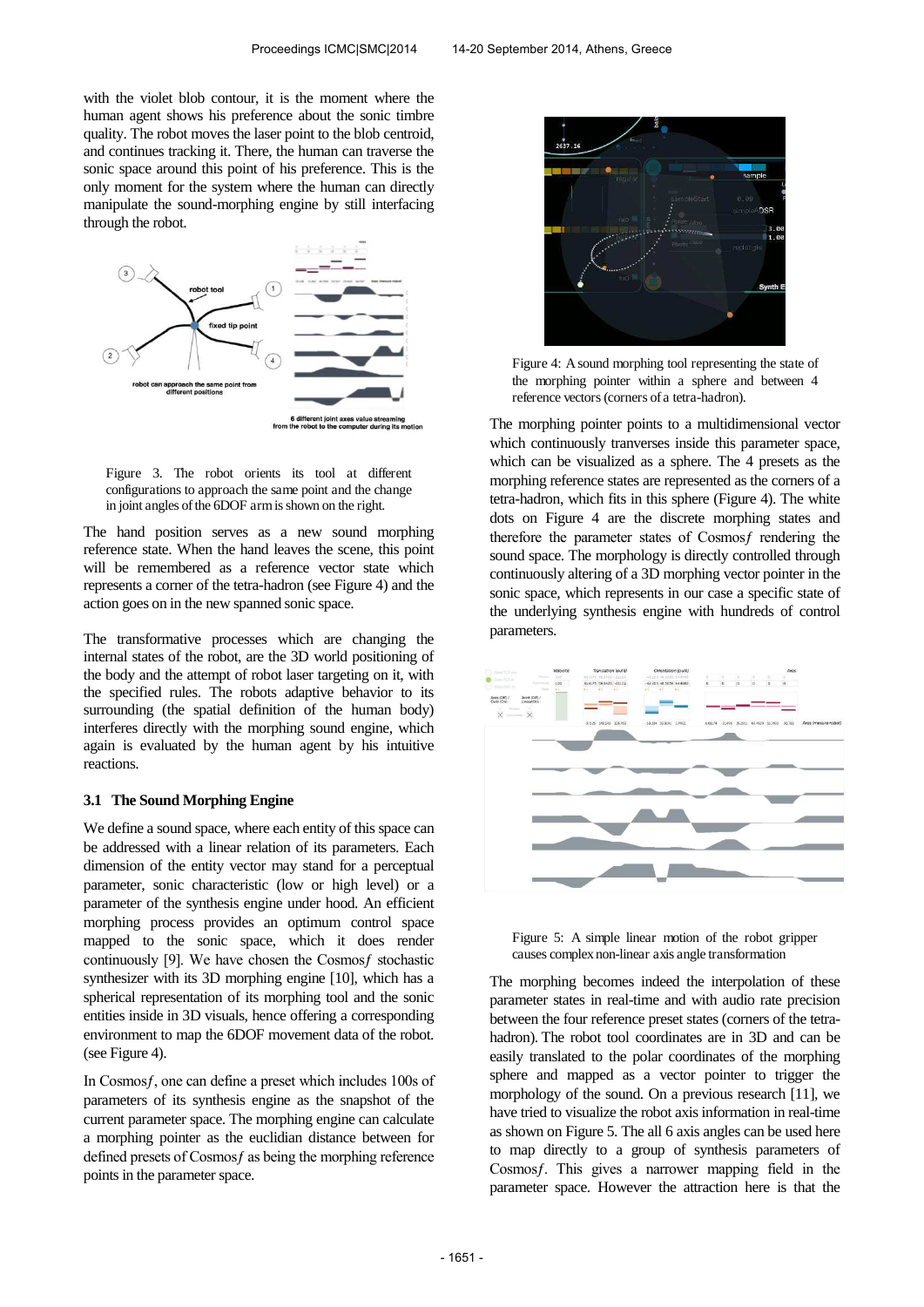robot delivers a non-linear data output from a linear movement of its gripper e.g. the laser tool, this hidden quality becomes audible through out this mapping process between the axis angles and the chosen Cosmos f parameters. The software responds finally by pointing to the sonic space with reference vectors mapped through the interaction of the robot arm and the human body. This spatial interaction in real world will be heard as a sonic travel in continuum through out the sound space.

### **3.2 The human agent**

Galeet BenZion asserts that kinesthetic and tactile learning are separate learning styles, with different characteristics [12]. She defined kinesthetic learning as the process that results in new knowledge (or understanding) with the involvement of the learner's body movement. In our case, the human and the robot are not in touch but physically aware of their spatial existence. The human existence provides the data for the robot to evaluate and move its tool so that the laser perfectly points on the target of 3D sensed terrain field.

The laser of the robot will be pointing on random paths to his body surface. The human while listening to the sound space can move and alter the terrain field, therefore interact indirectly with the morphing pointer generated by the laser tool coordinates and robot joint kinematics. The human learns about the qualities of the sonic space; the synthesis method and the mapping process is unknown to him. The human also can interact with the robot by holding his palm towards to robot the way he can alter the reference preset vectors in the sound space towards his preferred choice. Likewise the sonic space will be narrowed according to the target preferences of the human. This is a direct manipulation possibility of the system with an exterior input.

## **4. HARDWARE HOOK UP**

The system structure can be categorized as following;

#### **4.1 3D environment scan**

For this purpose, the popular Kinect camera has been used and attached to the bottom part of the robot such as the robot tool, the work object (human body) and the Kinect coordinate system matches. (see Figure 6). They look towards the same x-y plane while the z-axis being the depth field of Kinect and also the axis where the robot is moving its laser tool towards the human agent. The Kinect camera provides a depth field of 640X480 resolution in 30fps guaranteed; and within the programming environment Openframeworks<sup>2</sup>, one can apply the blob analysis for detecting the necessary contour information with the OpenCV $3$  library (see Figure 2). The 3D terrain data obtained by the Kinect camera is transformed into a work object for the robot where

3 www.opencv.org

it is using his laser tool to target on. Likewise we can keep the interest of the robot inside the body contours of the human, extract the centroid information from the palm contours of the human,  $+/-$  2mm. accuracy depth information for adjusting the robot tool and the work object (human body) z-axis coordinates on the robot side. All the 2D points which we see on the RGB camera output of Kinect are represented in 3D world coordinates and being sent to the robot for as targeting assistance.



Figure 6: The orientation of the x,y,z axis for the robot tool and the work object,.

### **4.2 Robotic motion path**

The computer software controlling the robot generates dynamic 3D curve data spanned inside the human body contour. The points of the curve should be reachable for the robot. When the body moves, the blob contour will change and the curve will adapt itself, brake into multiple parts etc, (see Figure 2) so that the segments remain inside the body contour. The curve data and the centroid data of the hands (if available) will be updated continuously.

#### **4.3 Laser tool and targeting**

The robot holds a laser tool (Figure 6), which it can turn on and off and point in real 3D world coordinates with a dedicated algorithm. Industrial robots do usually operate on surfaces with their tools attached to their hand. The robot will be given the definition of the surface (called work object) by its programming tools and it can position its tool by calculating the necessary kinematics (positioning in Cartesian coordinates/orientation in Euler angles) by itself to move smoothly along the surface [8]. But in our case; the surface, which is the human body, is not directly being touched and it is a dynamically changing one. The terrain data is being updated with the Kinect 3D scan and the robot has to adapt itself to this change of the surface. Therefore we change the z axis definition of the work object in the robot program according to the data coming from the Kinect in following steps;

<sup>2</sup> www.openframeworks.cc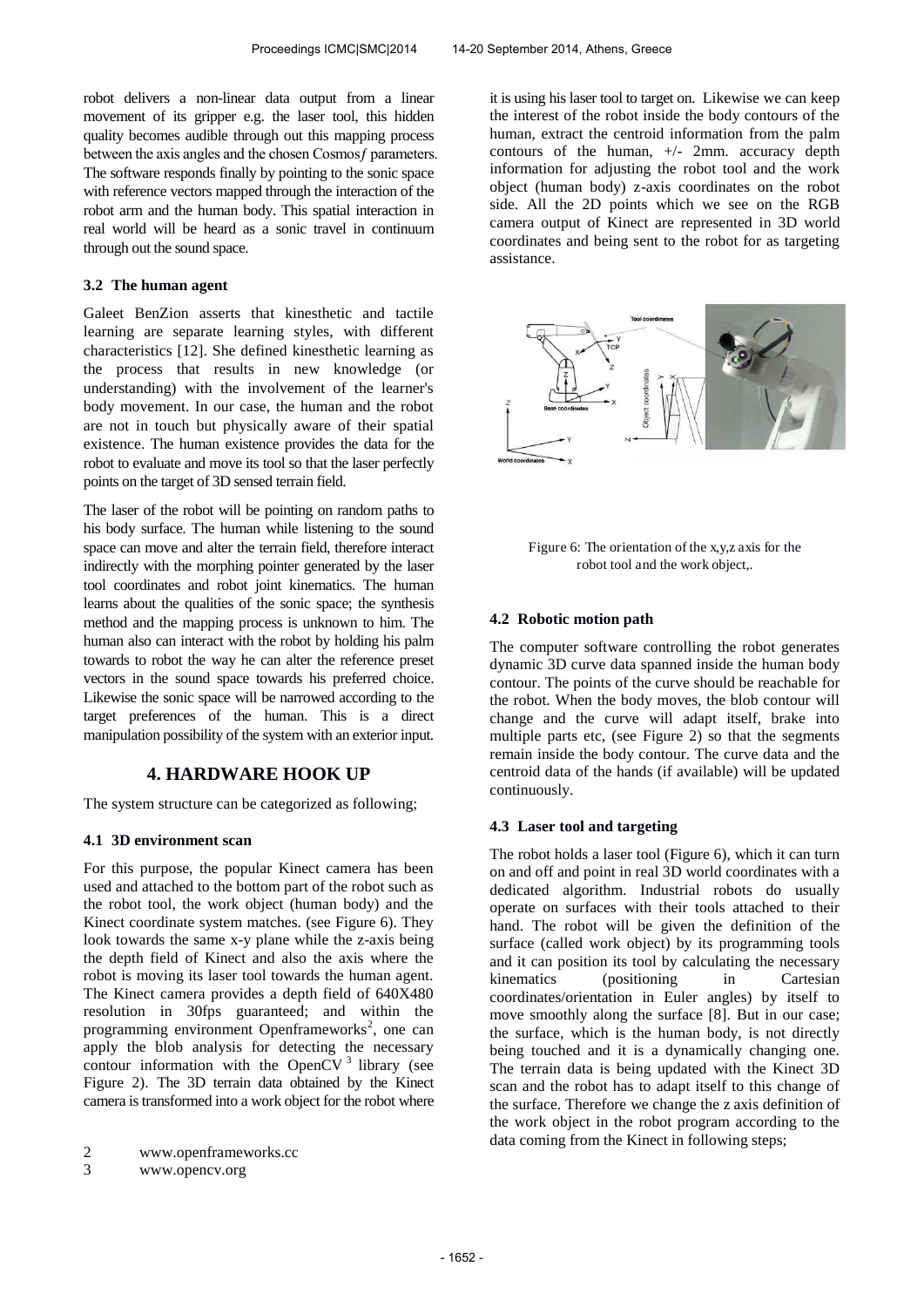- The robot will be given its next path to follow on the human body as 3D point data.

- The work object z coordinate is updated according to the 3D point target and the laser tool will be given a virtual length, long enough that the distance between the tool z coordinate and the target point z coordinate can be covered by the movement of the robot arm on the z axis.

- With the virtual length given to the laser tool and having the work object z coordinate updated, the robot achieves a 'touching' gesture on the body movement with the laser pointing on the target.

- The complex kinematics data as a result of the movement of the robot gives the unpredictable output as tool coordinates, orientation, and robot joint data being used for the mapping process.

## **4.4 Data Exchange**

There is an adequate communication protocol to maintain an efficient flow of parameters in real time and continuously. We have implemented a circular buffer for the data read/write operation between the visual analysis and the robot control application. The data exchange between system components will is structured as following;

- OSC<sup>4</sup> transfer between the visual analysis application (Kinect) and the robot driving software following the UDP protocol.

- TCP/IP connection between the robot and the robot driving software. Also a serial communication is possible between the two. The 3D coordinates of the tool and the 6 joint angle data is transferred as a RawBytes package all together.

- OSC transfer between the robot driving software and the audio morphing software.

We do need just one notebook computer running all the applications to drive the system. The robot receives the Kinect depth field data for its laser tool and the curve path it should follow with a RawBytes package transfer in 1024bytes at once.

## **5. PRELIMINARY RESULTS**

We have seen another example of how to interact a human with a robot and establish a successful awareness between the agents in spatial dimensions. We have tried to document this proto-type as a paradigm in a system-theory view where a recursive loop between the output and defined inputs cause the creative development. It becomes a possible observation of a multi layered feedback mechanism serving as a real world environment of informational and sensory landscape. We state that the supplementary information as in feedback form does approach us gradually at the consciousness of the hidden values of the system. If our mind can experience new aspects of this physical environment, this very physical environment we do create reconfigures our creative capacity as well. Some improvements are already in schedule. From

the development of the live performance arose the necessity to improve the motion path complexity showcasing a more attractive and intelligent response to the changes in its 3D environment. Response to human body in terms of cognition of its separate parts is possible through the Kinect SDK. Choosing the target points and drawing intelligent paths on the body surface will be developed further. The 6DOF robot arm motion already has its intelligent motion mechanism inherent, but we do try to augment it according to the sensory inputs that it receives.

Another point to consider is; choosing the robot targets and positions according to some prior or developed knowledge of the sound field, which it does influence. (memory/learning mechanism). This implies a two-sided enhancement where the robotic motion will be enhanced by the improved knowledge of its environment it does interact with. As stated, the human has no previous knowledge about the sound field but his cognitive responses develop quickly a memory based on his heuristic decisions; driving the sound space towards its preference.

## **6. REFERENCES**

- [1] A. Clark, Supersizing the Mind. Oxford University Press, ISBN 9780195333213, 2008.
- [2] Stelarc, The Monograph. MIT Press, 2005.
- [3] Buch, P. Coussement, L. Schmidt, "playing robot, an interactive sound instalation in human-robot interaction design for new media art" in Proc. of the NIME conference , Sdyney, Australia, 2010.
- [4] A. Kapur, "et al. The Machine Orchestra" in Proc. Int. Computer Music Conference, New York City, 2010.
- [5] A. DiScipio, "Sound is the Interface" Journal Organised Sound, vol. 8, no. 3, pp. 795-825, 2003.
- [6] N. Wiener, Cybernetics (Control and Communication in the Animal and the Machine). MIT Press, Cambridge MA, 1948,1961.
- [7] P. Melin, O. Castillo, Modeling Simulation and Control of Non-linear Dynamical Systems. Taylor & Francis, ISBN 0-415-27236-X, 2002.
- [8] Technical Reference Manual, Rapid Instructions, Functions and Data Types, ABB Robotics, SE-721 68 Vasteras, 2012.
- [9] M. Caeteno, N. Osaka, "A Formal Evaluation Framework for Sound Morphing" in Proceedings of the ICMC conference, Lubliana, Slovenia, 2012.
- [10] S. Bokesoy, "Development of a Morphing Tool for the Cosmosf Synthesizer" in Proceedings of the Journees Informatique Musicale Conference , Paris, France, April 2013.
- [11] Jacqumin G., Coduys T., "Partitions retroactives avec Iannix" in Proceedings of the Journees Informatique Musicale Conference , Bourges, France, April 2014.